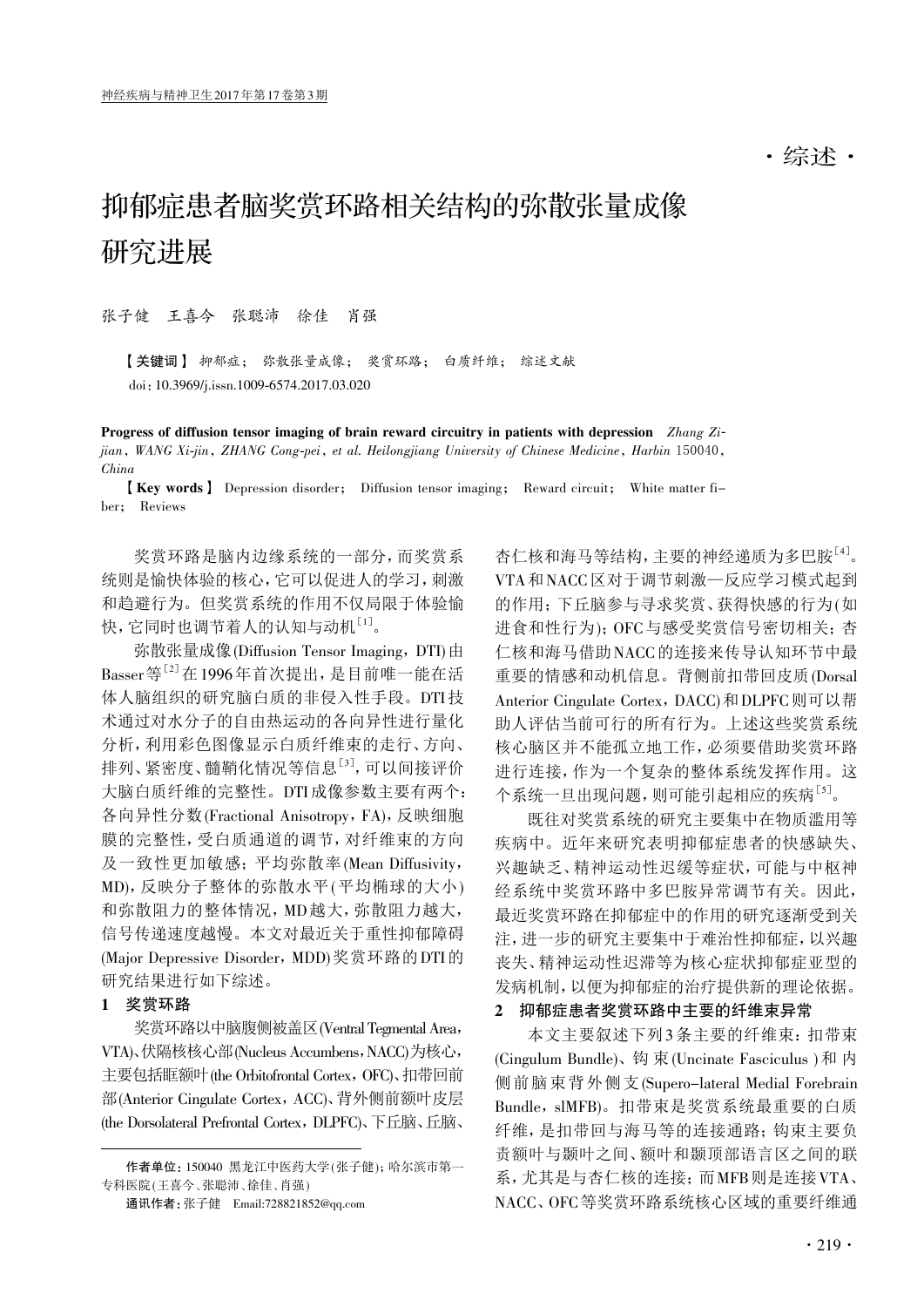路。它的一个重要分支—slMFB负责连接内囊前肢 和前额叶区,解剖学研究发现,奖赏环路与前额叶的 连接相当一部分都要通过slMFB汇于内囊前肢,因 此近年来这方面的研究有增加的趋势<sup>[6]</sup>。以下分别 叙述这3条白质纤维束的相关研究进展。

2.1 扣带束 扣带回是愉快感等情绪整合功能的 关键脑区, 是奖赏环路的关键节点<sup>[7]</sup>。因此作为其 连接枢纽的扣带束一旦发生微结构受损,可能是导 致抑郁症患者情绪、学习及记忆能力下降的基础<sup>[8]</sup>。 Ouyang等[9]研究发现首治未用药MDD患者扣带束 的FA值降低,de Diego-Adeliño等<sup>[10]</sup>则在难治性抑 郁患者中发现,双侧扣带束出现FA值降低。基因遗 传学角度是近年来热点,Huang等<sup>[11]</sup>对比了伴和不 伴有抑郁家族史的健康人的脑白质纤维束,发现伴 家族史组左侧扣带束的FA值降低,预示扣带束FA 值的降低很可能是提示抑郁症的易感性的标志。相 似的, Keedwell 等 $^{[12]}$ 发现扣带束的 FA 值降低的健康 成年人,日后患抑郁症的风险增加。同时还指出扣 带束的左膝下区FA值降低幅度是其他部分的两倍。 Murphy 等 $^{[13]}$  的研究依据单核苷酸多态性(SNP)原 理,发现酪氨酸激酶受体2型(NTRK2)在rs11140714 位点的表达出A等位基因的患者,扣带回处FA值会 伴有明显的降低,提示NTRK2的基因表达可能与抑 郁症的发生有密切的关系,为抑郁症的基因诊断和 基因靶向药物的研究指明了方向。MD值方面的研 究也取得了一定进展, Schermuly等<sup>[14]</sup>发现MDD患 者扣带束MD值的升高,并通过认知功能损害程度 对比发现,MD值的升高很可能与抑郁症患者动机丧 失这一症状密切相关。

2.2 钩束 钩束作为与杏仁核联系最近的束支,近 年来对它的研究随着对杏仁核的关注增多也不断升 溫。Carballedo等<sup>[15]</sup> 在 1994年最早报道了MDD患 者钩束FA值的降低,提示钩束的FA值降低可能成 为诊断抑郁症的一个危险因素。Charlton等<sup>[16]</sup>进一 步发现,钩束的FA值改变具有不对称性,右钩束的 FA值相比左侧明显降低,即"右重左轻",而且这种 趋势会随之年龄的增大而越发明显。然而有趣的是, 与钩束紧密联系的杏仁核的病变却是"左重右轻"。 胡志等<sup>[17]</sup>证实抑郁症患者杏仁核左侧FA值明显低 于右侧,这种左右差异的原因尚不清楚。对于FA值 以外的参数的研究也观察到了不对称性, Abe等[18] 观察到左钩束MD值升高。Bracht等[19]通过比较 MDD患者治疗前后钩束处脑白质的FA值,发现经 过规范治疗后FA值会显著回升,这也提示我们,未 来通过检测钩束白质完整性的改变,有可能找到评 价治疗抑郁症疗效的新的生物学标记。

2.3 slMFB Döbrössy等<sup>[20]</sup>的研究已经证实slMFB 对调节人的摄食行为、昼夜节律和探索性行为是必 需的。DSM诊断系统中的MDD除了常见的抑郁心 境外,最重要的是精神运动性迟滞、食欲下降和晨重 暮轻等特性<sup>[21]</sup>。Hikosaka等<sup>[22]</sup>证实这些症状可能 与从VTA到下丘脑的slMFB投射通路有关,Russo和 Nestler等[23] 发现抑郁模型鼠slMFB处的FA值明显 降低。这一结论得到Bracht等[24]基于MDD患者的 纤维束成像实验的支持,因此可以得出结论,MDD 患者由于精神运动阻滞而导致的探索行为的缺失, 可能基于slMFB途径的结构连接性的改变[25] 。这些 证据清楚地表明slMFB与奖励系统的相关性。此外 Schlaepfer等<sup>[26]</sup>通过针对slMFB这一脑区进行纤维 束成像引导的深部脑刺激(DBS),发现治疗难治性抑 郁症患者的症状快速改善。slMFB在抑郁症中的作 用的进一步间接证据源自对神经变性疾病如帕金 森病(PD)的研究。Huang等<sup>[27]</sup>通过比较伴MDD与 不伴 MDD 的两组 PD 患者,发现在伴 MDD 的 PD 患 者组中的slMFB的区域中FA值相比显著降低,因 此,slMFB的神经变性过程可能与抑郁症状相关。 此外, de Diego-Adeliño等<sup>[10]</sup>基于体素的一系列研 究表明难治性抑郁症患者ALIC区的FA值的降低, 并且发现slMFB与人的动机和探索性行为密切相 关。这些发现可以很好地反映slMFB的白质微结 构改变。

## 3 总结

虽然目前这些研究确实也存在一些不足,例如 得出的结论较笼统,若能将患者的性别、治疗前后、 家族史、负性生活事件、疾病进程及采用的分析方 法等差异考虑进去,进行更全面的总结和分析就会 更好。但目前对于抑郁症的发病机制及脑的结构功 能改变方面已经取得初步成果,发现了奖赏系统与 抑郁症的密切联系。未来我们可以与DTI联合应用 多种成像方法(多模态成像),来对奖赏环路从功能、 结构全面地进行研究,这样有助于弥补单种方法研 究的局限性[28-29]。可以吸取fMRI的研究经验,例 如蒋田仔等[30]的实验研究表明,脑网络拓扑属性 的异常与抑郁症等各类神经疾病之间存在着的一定 的联系。Gong等[31]应用自动解剖定位(Automated Anatomical Labeling, AAL)模板将大脑划分为78个 脑区,并将每个脑区定义为节点,基于fMRI、DTI联 合成功构建人脑结构网络。相信未来通过对这些技 术的不断完善及计算机技术的不断发展,采用多模 态、大磁共振成像样本、多中心及纵向随访研究,将 有助于更深刻地认识抑郁症的发病机制并发现其随 病情变化的特异性病理生理改变。